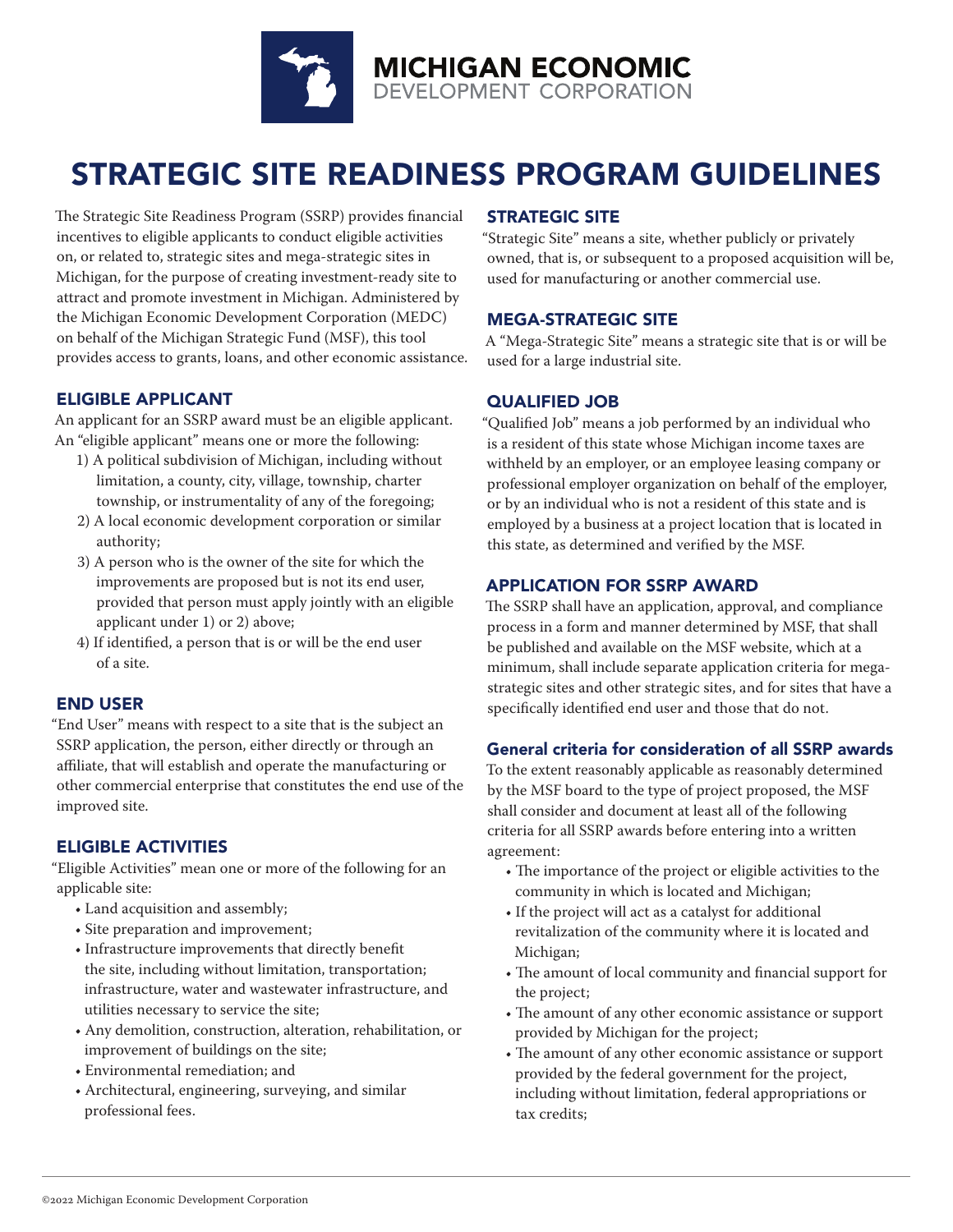

# STRATEGIC SITE READINESS PROGRAM GUIDELINES cont.

- The amount of any private funds or investments for the project, including the eligible applicant's own investments in the project;
- The eligible applicant's financial need for a grant, loan, or other economic assistance under the SSRP;
- The extent of reuse of vacant buildings, public or private, reuse of historic resources and redevelopment of blighted property;
- Creation or retention of qualified jobs as a result of a technological shift in product or production at the project location and within Michigan;
- Whether and how the project is financially and economically sound;
- Whether and how the project converts abandoned public buildings to private use;
- Whether and how the project promotes sustainable development;
- Whether and how the project involves the rehabilitation of a historic resource;
- Whether and how the project addresses area-wide redevelopment;
- Whether and how the project addresses underserved markets of commerce;
- The level and extent of environmental contamination;
- Whether and how the project will compete with or affect existing Michigan businesses within the same industry;
- Whether and how the project's proximity to rail and utility will impact the performance of the project and will maximize energy and logistics needs in the community in which it is located, and in Michigan;
- The risk of obsolescence that the project, products, and investments in the future;
- The overall return on investment to Michigan;
- Whether the proposed strategic site or mega-strategic site is incorporated into a strategic plan of a political subdivision of Michigan; and
- Any other additional criteria approved by the MSF board that are specific to each individual project, and consistent with the purpose of the SSRP.

## Specific criteria for a strategic site where an end user has not been identified:

#### *For a strategic site for which an end user has* **not** *been specifically identified,* the MSF shall consider and document as reasonably determined by the MSF:

• Each of the general criteria for consideration of all SSRP awards listed above;

- The degree to which the proposed site demonstrates a high level of competitiveness for future development, considering and documenting all of the following:
	- » Whether the proposed site is currently assembled;
	- » Whether the proposed site is under site control; and
	- » Whether the proposed site is of a size, configuration, location, and condition that makes the site substantially ready for marketing and competitive for development upon completion of the SSRP award, and demonstrated matching contributions;
- Whether the proposed investment will result in the elimination of blight and the remediation of environmental contamination;
- The degree of local matching contributions;
- Whether the SSRP award will promote geographic equity in the distribution of funds among different areas of Michigan; and
- Whether the eligible applicant has pursued all available cost-containment measures.

## Specific criteria for a mega-strategic site where an end user has not been identified:

*For a mega-strategic site for which an end user has not been specifically identified,* the MSF shall consider, and document as reasonably determined by the MSF:

- Each of the general criteria for consideration of all SSRP awards listed above;
- The degree to which the proposed site demonstrates a high level of competitiveness for future development, considering and documenting all of the following:
	- » Whether the proposed site is currently assembled;
	- » Whether the proposed site is under site control; and
	- » Whether the proposed site is of a size, configuration, location, and condition that makes the site substantially ready for marketing and competitive for development upon completion of the SSRP award, and demonstrated matching contributions;
- Whether the proposed mega-strategic site is supported by a strategic analysis supports the demand for the proposed site;
- The feasibility of proposed land acquisition;
- Utility and transportation availability and the feasibility of necessary utility and transportation improvements;
- Workforce availability and training capability; and
- Environmental and topographical conditions and the feasibility of necessary site improvements to address environmental and topographical conditions.